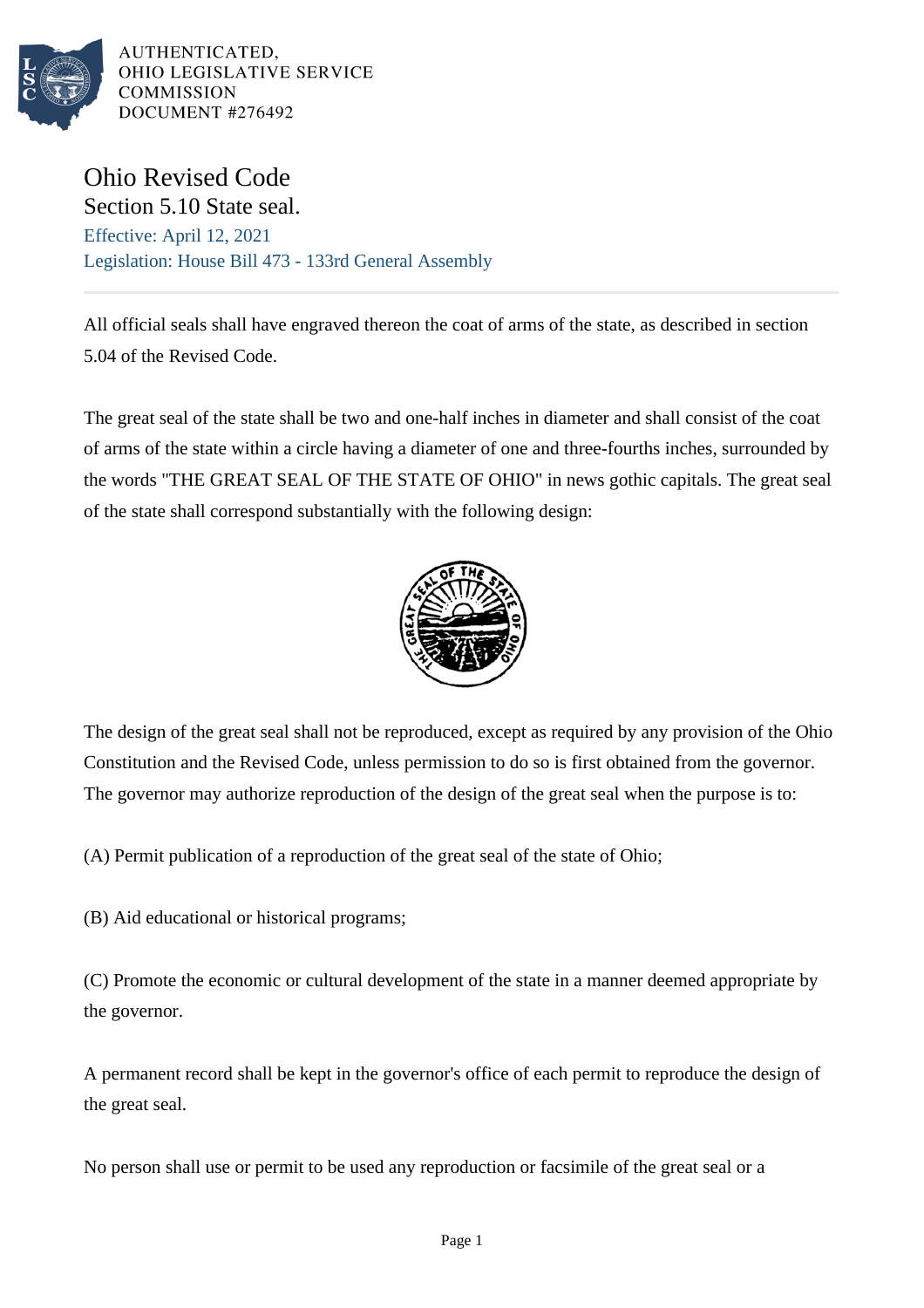

AUTHENTICATED, OHIO LEGISLATIVE SERVICE **COMMISSION** DOCUMENT #276492

counterfeit or nonofficial version of the great seal for any purpose not authorized by the governor.

The seal of the supreme court shall consist of the coat of arms of the state within a circle one and one-half inches in diameter and shall be surrounded by the words "THE SUPREME COURT OF THE STATE OF OHIO."

The seal of each court of appeals, court of common pleas, and probate court shall consist of the coat of arms of the state within a circle one and one-fourth inches in diameter, and each seal shall be surrounded by the words "COURT OF

APPEALS, \_\_\_\_\_\_\_\_\_\_\_\_\_\_\_\_ County, Ohio"; "COMMON PLEAS

COURT, County, Ohio"; or "PROBATE

COURT, \_\_\_\_\_\_\_\_\_\_\_\_\_\_\_\_ County, Ohio."

(Insert the name of the proper county.)

The seals of all other courts of record shall be of the same size as the seal of the court of common pleas, and each shall be surrounded by the proper name of the court.

The seal of the secretary of state shall consist of the coat of arms of the state within a circle one and one-fourth inches in diameter and shall be surrounded by the words "THE SEAL OF THE SECRETARY OF STATE OF OHIO."

The seal of the auditor of state shall consist of the coat of arms of the state within a circle of one and one-fourth inches in diameter, and shall be surrounded by the words "THE SEAL OF THE AUDITOR OF STATE OF OHIO."

The seal of the treasurer of state shall consist of the coat of arms of the state within a circle one and one-fourth inches in diameter, and shall be surrounded by the words "THE SEAL OF THE TREASURER OF STATE OF OHIO."